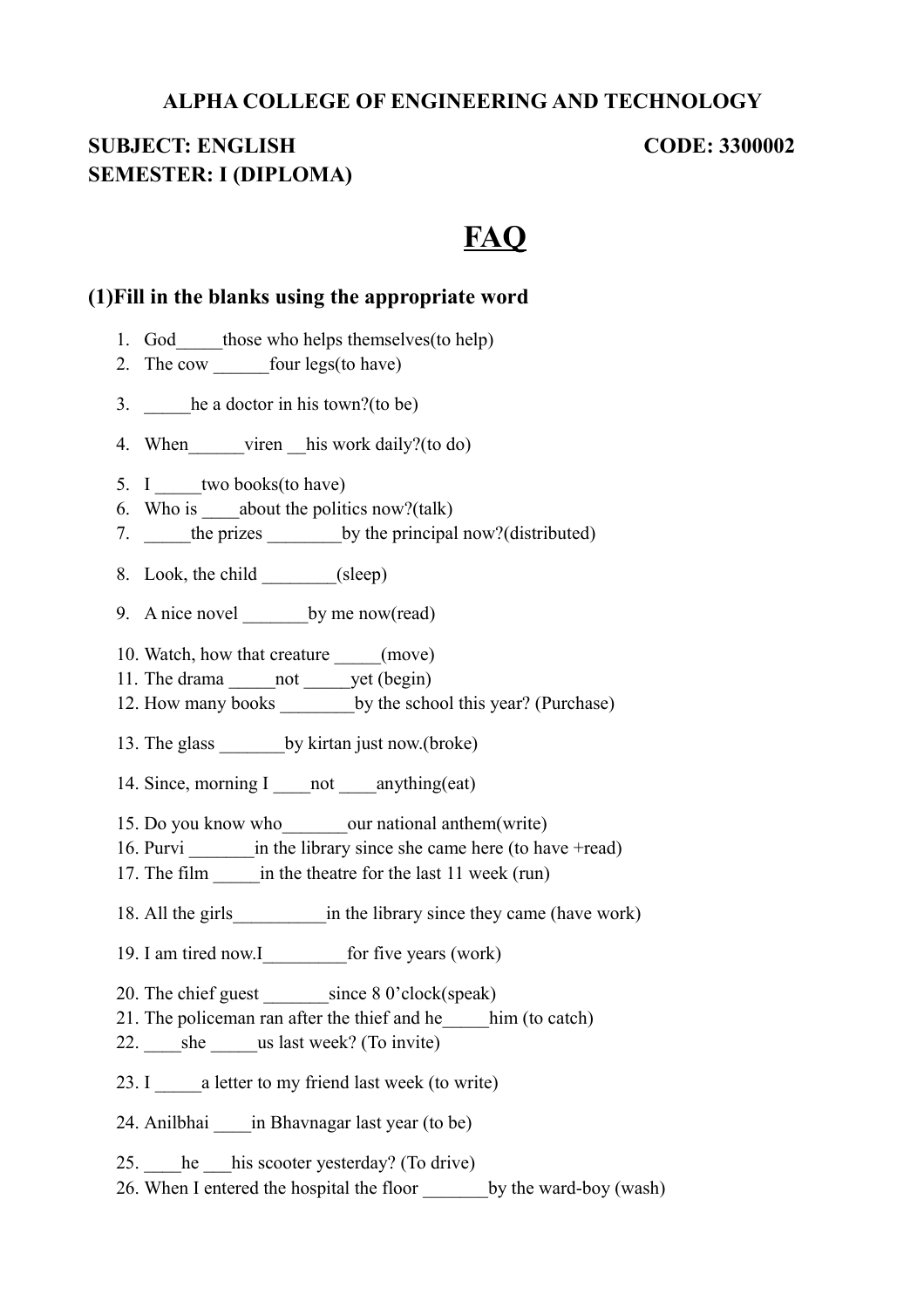- 27. While the experiment in the laboratory, the science teacher came (do)
- 28. When the train left the station, the station master on the platerform (stand)
- 29. People to get rickshaw when the function was over (try)
- 30. The wreckage when the police sub inspector came(move)
- 31. If you would have got the last chance (pass)
- 32. The appointment before he went to see him (take)
- 33. Any message \_\_not \_\_\_\_\_\_\_till we reached there (receive)
- 34. Why the purchase figures before he went out of his office? (Examine)
- 35. All the shutter before it raining(close)
- 36. I a new grammar book tomorrow (buy)
- 37. \_\_\_\_ We\_\_\_\_\_for a picnic tomorrow? (To go)
- 38. Tomorrow we \_\_\_\_\_\_\_\_a holiday (to have)
- 39. Tomorrow at 5 o'clock the chief guest\_\_\_\_\_ (to arrive)
- 40. Do this work first, otherwise I wou (to punish)

#### **(2) Change the following sentences into passive voice**.

- 1. The postman delivers letters. 6. Aakash does not like tea.
- 2. Mosquito cause many diseases. 7. Kishan does not see films.
- 3. Policeman catches thieves.
- 4. I expect a good result.
- 5. They refuse admission to rajat.
- - 8. Parth does not sing songs.
- 9. Do You Sell Books?
- 10. Does god forgive our sins?

### **3)Find Out The Correct Answer For The Following Questions.**

- 1. The teacher should teach students that for selfish politician, there is
- 2. "Teach him to be gentle with gentle people and tough with the tough". this statement indicates\_\_\_\_\_\_\_\_\_
- 3. A popular trend that attracts growing support is called
- 4. A person should filter all he/she hears\_\_\_\_\_\_\_\_\_\_
- 5. "----only the test of fire makes fine steel" this statement indicates\_\_\_\_\_\_\_\_\_
- 6. The teacher should move the students away from\_\_\_\_\_\_\_\_
- 7. What will you do if you think you are right?
- 8. What did the Todd owe the speaker?
- 9. For how much long did the Todd owe the speaker the amount?
- 10. After returning from Bermuda, Todd prefers to up to the club.
- 11. When the speaker met the Todd over dinner he was talking about\_\_\_\_\_\_
- 12. How much did the speaker borrow from a person in the Detroit athletic club?
- 13. What does the speaker expect all people to do?